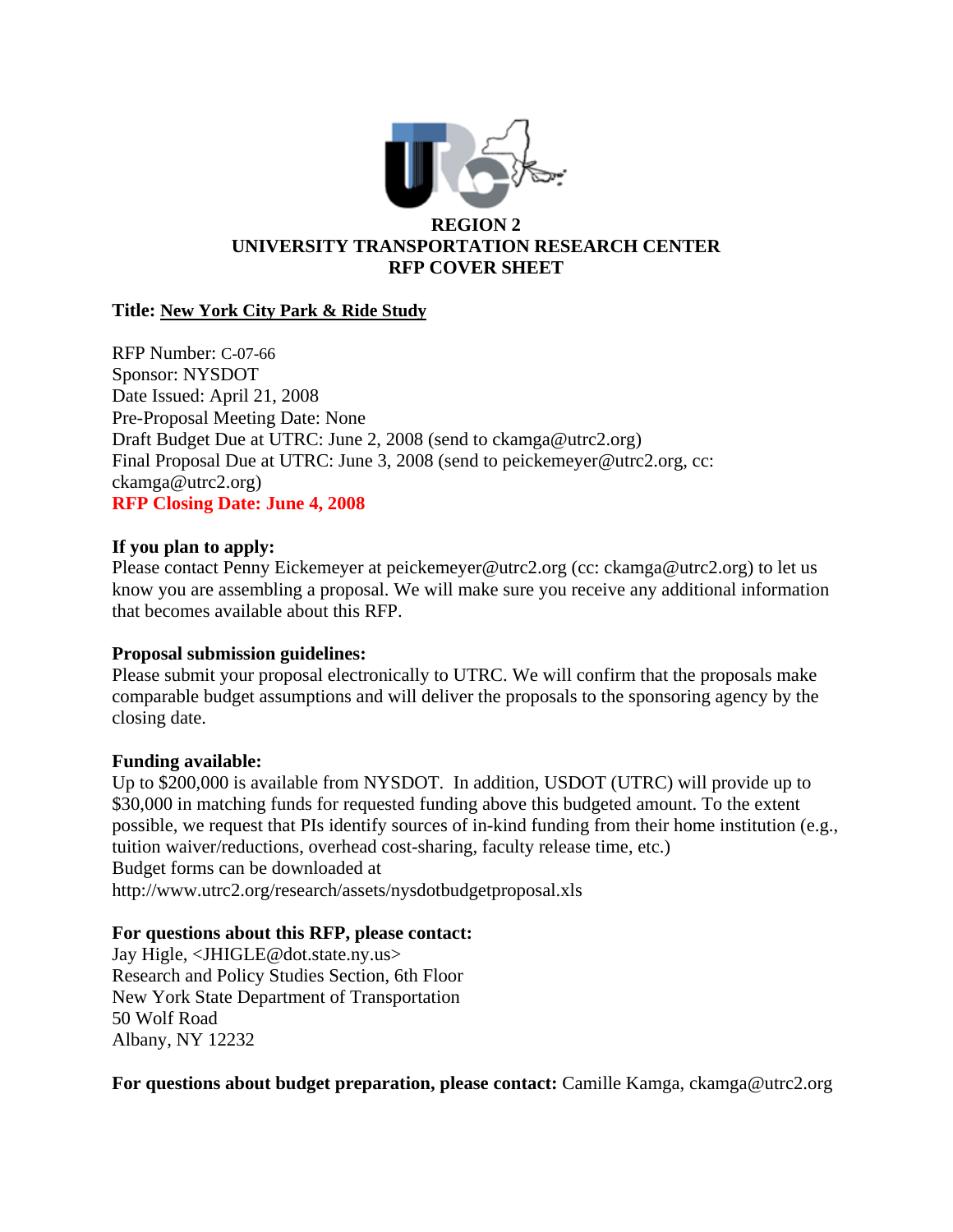# **New York State Department of Transportation Request for Proposals**

#### **C-07-66: New York City Park & Ride Study** PIN – P110.29.881

## April 21, 2008

#### **RESEARCH PROBLEM STATEMENT**

NYSDOT is experiencing severe chronic congestion on its urban arterial network. This is especially true in the New York City area. As part of a multi-modal effort to mitigate congestion as well as take advantage of a comparatively rich transit infrastructure, research will be conducted to address issues that allow expansion and development o of the park and where feasible. Park and Ride facilities must be adequately sized to accommodate demand and must include amenities to attract users while at the same time being good community "neighbors" (what communities are willing to accept).

The research will focus on factors particular to both the Department's operation and land use / community availability. These factors include but are not limited to:

- 1) evaluation / benefits of purchase versus lease versus shared use;
- 2) best practice options for operations, maintenance and security needs; and
- 3) innovative design / access that meets community / environmental needs

#### **OBJECTIVES**

- 1. To develop a standardized and optimal methodology for locating, operating and maintaining possible park and ride sites within the City of New York. Optimal sites should consider, among other factors, their attractiveness to potential users, acceptability and compatibility with the neighborhood, maintenance and other operating considerations. The methodology should support the New York State Department of Transportation's (NYSDOT) goals for enhancing mobility, providing environmental benefits, minimizing negative community impacts, and aligning with the policies/programs/priorities of other agencies, such as New York City Department of Transportation (NYCDOT), the Metropolitan Transportation Authority (MTA).
- 2. To apply the resulting methodology in the City of New York to a variety of locations throughout the City.

#### **PROPOSED RESEARCH TASKS**

- I. Best Practices for Determining Site Locations
	- Contact other states, large cities, and transportation organizations to determine the best practices for identifying the best sites for park and ride lots in large cities. This should include inventorying the current practices of NYSDOT, NYCDOT and the MTA. Other organizations contacted might include the Texas Transportation Institute, and the American Association of State Highway and Transportation Organizations (AASHTO).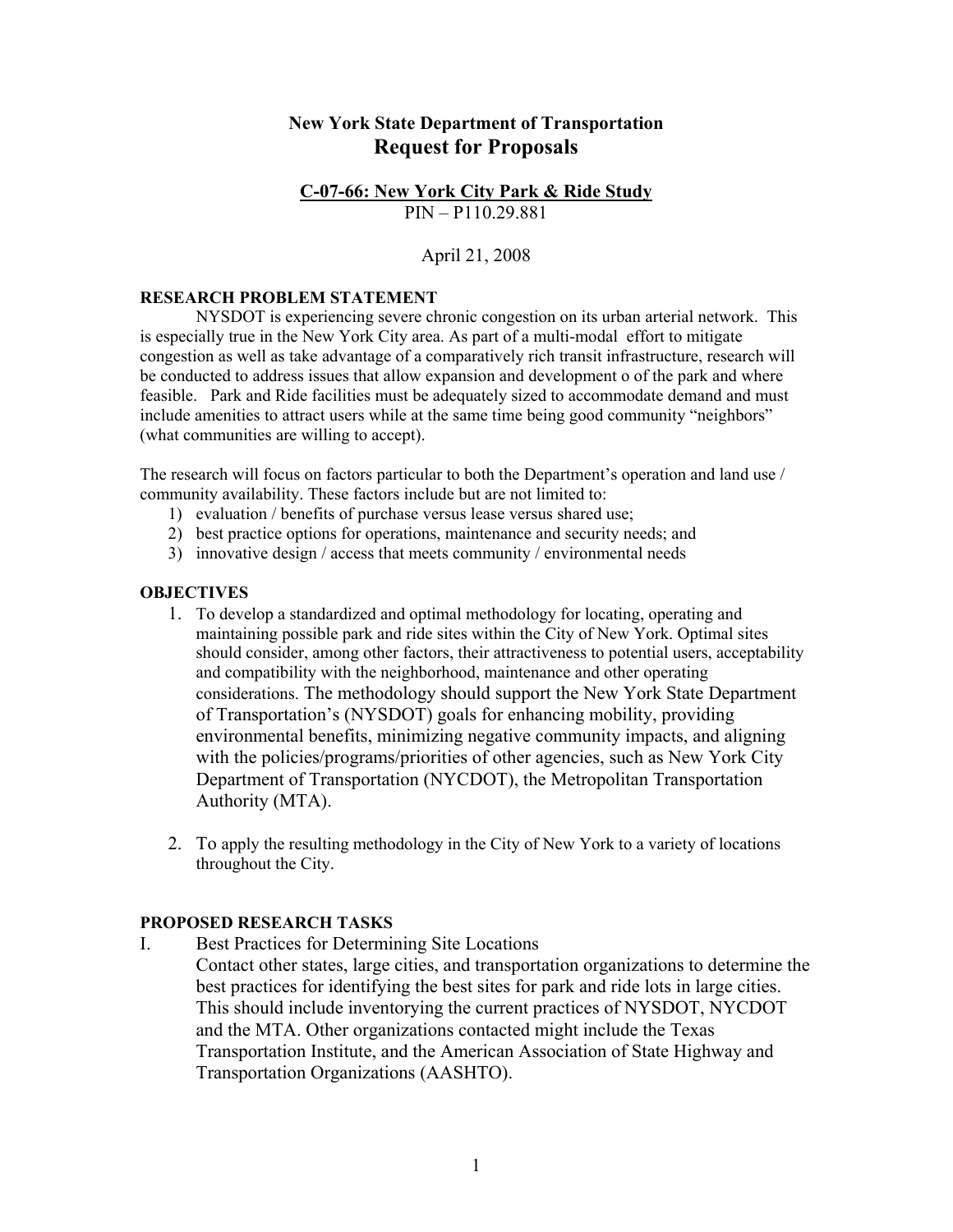- II. Best Practices for Innovative Design of Urban Park and Ride Lots Through discussions with others conducted as part of Task 1, prepare a report that describes through pictures, illustration and/or words, park & ride facilities in other jurisdictions which exhibit innovative design, maintenance and operational features / practices.
- III. Identify Issues and Proposed Solutions Identify issues related to the construction, maintenance and operation of typical park and ride lots in large urban areas, and propose strategies for solving or mitigating those problems. Among other issues that may be identified, consideration should be given to:
	- Acquisition of property
	- Shared use park and ride lots through rentals or agreements
	- Leasing of property
	- Innovative maintenance and operation strategies
	- Possible use of State and City-owned surplus properties located reasonably adjacent to major NYS arterials.
	- Private company or Business Improvement District (BID) sponsorship
	- Maintenance contract options including: private contractors, agency, etc…
	- Personal and Vehicular Security through cameras, roving patrols, better design, and cameras tied to local police precincts, lighting, etc.
	- Safety and Emergency Response
		- o Use in case of emergency as overflow.
		- o Use in case of transit strikes
		- o Integration with local traffic management operations such as Joint Traffic Operations Center (JTOC) and the Office of Emergency Management (OEM) plans/operations
	- Integration with the Regional Mobility Program
		- o Integrate with Transportation Demand Management (TDM), Intelligent Transportation systems (ITS), Bus Services, the traveler information systems, such a 511
		- o Protocols Requirements for Inter–agency cooperation
- IV. Methodology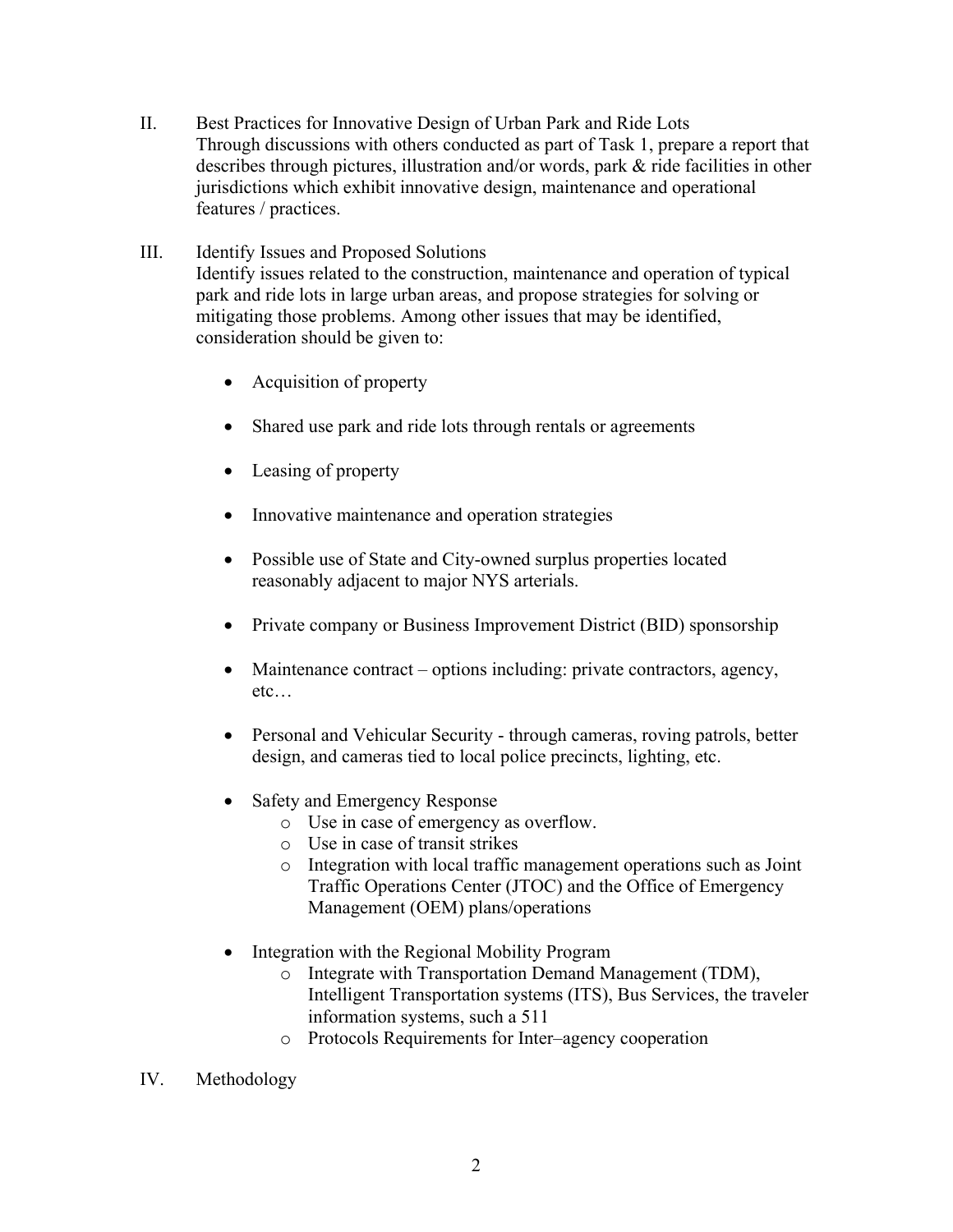Develop in conjunction with the New York State Department of Transportation (NYSDOT) the methodologies for identifying/ evaluating alternatives.

- V. Recommend Sites for Park and Ride Development Applying the methodology developed in Task IV, apply the resulting methodology in the City of New York to a variety of locations throughout the City.
- VI. Park and Ride Guidance

It is anticipated that some of what is learned in this study focused on the City of New York will also apply to park and ride facilities constructed elsewhere in the State of New York. A separate guidance document should be prepared for an audience of transportation planners outside of the City of New York. This guidance document should highlight those lessons learned that can be applied whenever a plan for park and ride lots is being developed. (Research on the special needs of planners outside the City of New York is not called for by this task. The purpose of this task is to simply capture any lessons learned while focusing on the City of New York, when those lessons could apply elsewhere.)

VII. Final Report

Prepare a draft final report for review and comment by NYSDOT, followed by a final report as describe in Attachment A.

VIII. Conduct a 1-day Workshop in Albany, NY In order to transfer the knowledge gained from the study, a workshop will be conducted. The Principal Investigator shall develop class material. NYSDOT will assume responsibility for reproducing the class material for the participants and will make a class room available at no cost to the Principal Investigator.

## **RESEARCH PRODUCTS**

Tasks I, II, III – Technical Memorandum

Task IV – Park and Ride Manual (Methodology)

Task V – Memorandum listing proposed sites, and for each site recommended features and other factors to be considered.

Task VI – Guidance Document

Task VII – Final Report (per Attachment A)

Task VIII – Class Material and the Conducting of a 1-day Workshop

## **FUNDING**

\$ 200,000 has been budgeted for this project, exclusive of administrative fees. New York State believes this is a reasonable estimate for the total cost of the work being requested.

The net cost to New York State is one of the selection criteria. When compared to competing proposals, a proposal that requires fewer New York State dollars will receive a higher score on the cost component of the selection criteria. The value of New York State funds required could be reduced through efficiencies (fewer hours per task and/or lower cost per hour) or through cost-sharing where other funds substitute for New York State funds.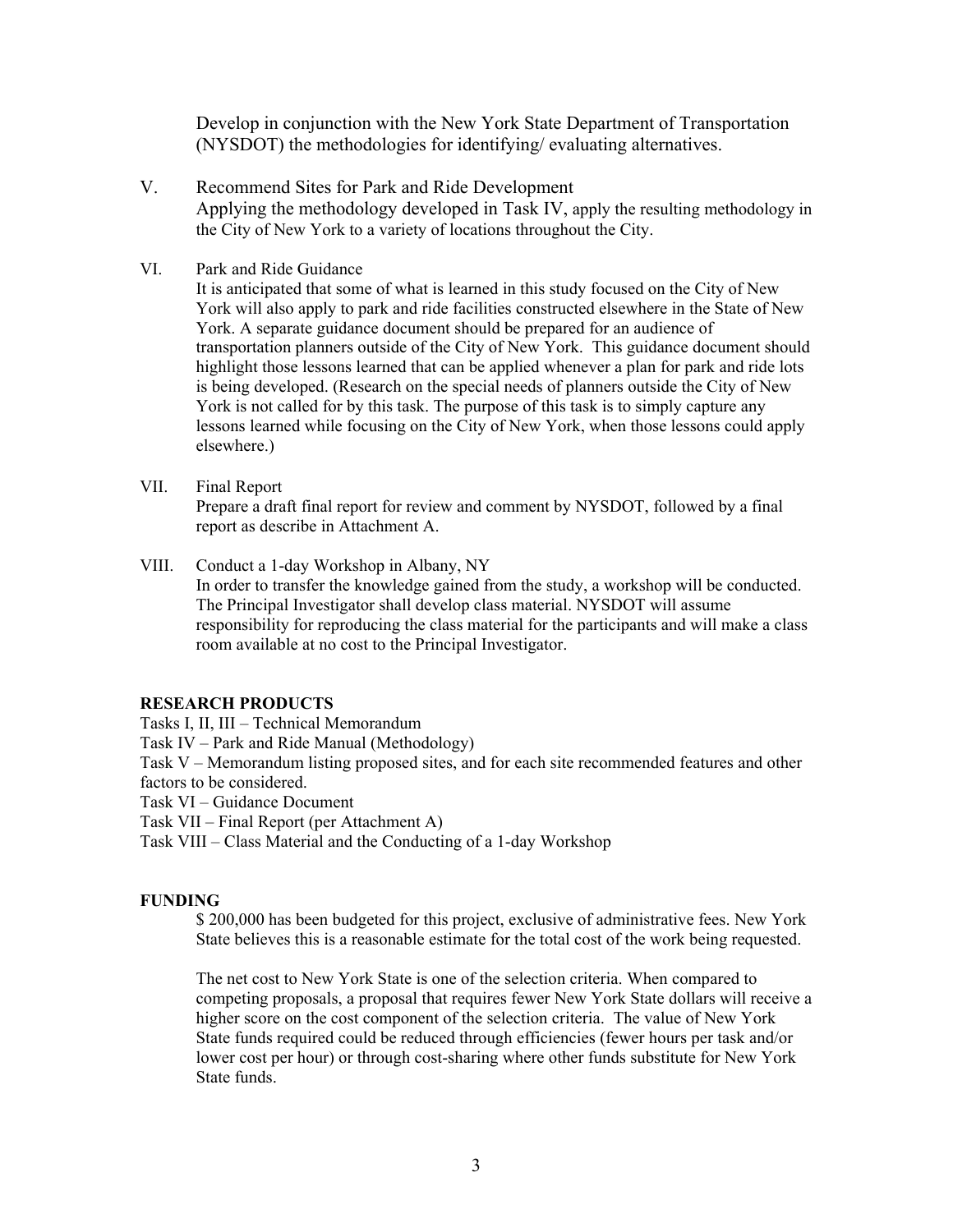Proposals with a New York State cost over the budgeted amount will also be considered, provided the New York State cost, exclusive of administrative fees, does not exceed the budget estimate by more than 10%. (Note: Cost-sharing funds may increase the total project cost further.)

#### **RESEARCH PERIOD**

One year from date of the signed agreement

## **SPECIAL NOTES [TO BE FILLED BY MAIN OFFICE]**

- **Proposals are due by close of business June 4, 2008.** NYSDOT has a contract in place with two research consortia, the University Transportation Research Center (UTRC) and the New York State Energy Research and Development Authority (NYSERDA). This Request for Proposals is being offered only to the members of those consortia**.** Members should submit proposals through the administrators of their respective consortia. The receipt of a pdf copy of the proposal by NYSDOT on or before the above due date is satisfactory, providing seven (7) hard copies follow within a week.
- **The designated contact for this solicitation is Jay Higle**. Questions seeking clarification on the RFP will be accepted up to two weeks prior to the due date for proposals and should be e-mailed to:  $ihigle@dot.state.ny.us$  [See special note on Lobbying Law.]
- Lobbying Law: Principal investigators should be familiar with and follow the requirements of New York State (the Compliance Procurement Lobbying Law of 2005) with regard to consultant contract procurement. Information can be found on the NYSDOT web site ( [www.NYSDOT.gov](http://www.nysdot.gov/) ) under "Business Center," then "Consultants," then "Non-Architectural Engineering," then Active Solicitations."

In particular, please note that communications between Contractors, Consultants/Principal Investigators, and Vendors with the Department are restricted during the period of time when services for more than \$15,000 have been requested (Request for Proposals issued), up until the time when the Consultant is selected. During this time communications, where *a reasonable person would infer that the communication was intended to influence the procurement*, should be limited to Department staff identified in the solicitation as "designated contact."

Any communication with an employee, who is not a designated contact which is intended to influence the solicitation, could result in the outside party being prohibited from competing for the solicitation. A second violation will ban the Consultant/Principal Investigator from competing for any Department solicitation for four years.

• Proposals should indicate direct and indirect costs, hourly rates and hours by task, travel costs, and material costs to assist NYSDOT in understanding how the total cost for the work was estimated. The winning proposal will result in a fixed cost contract based on details provided.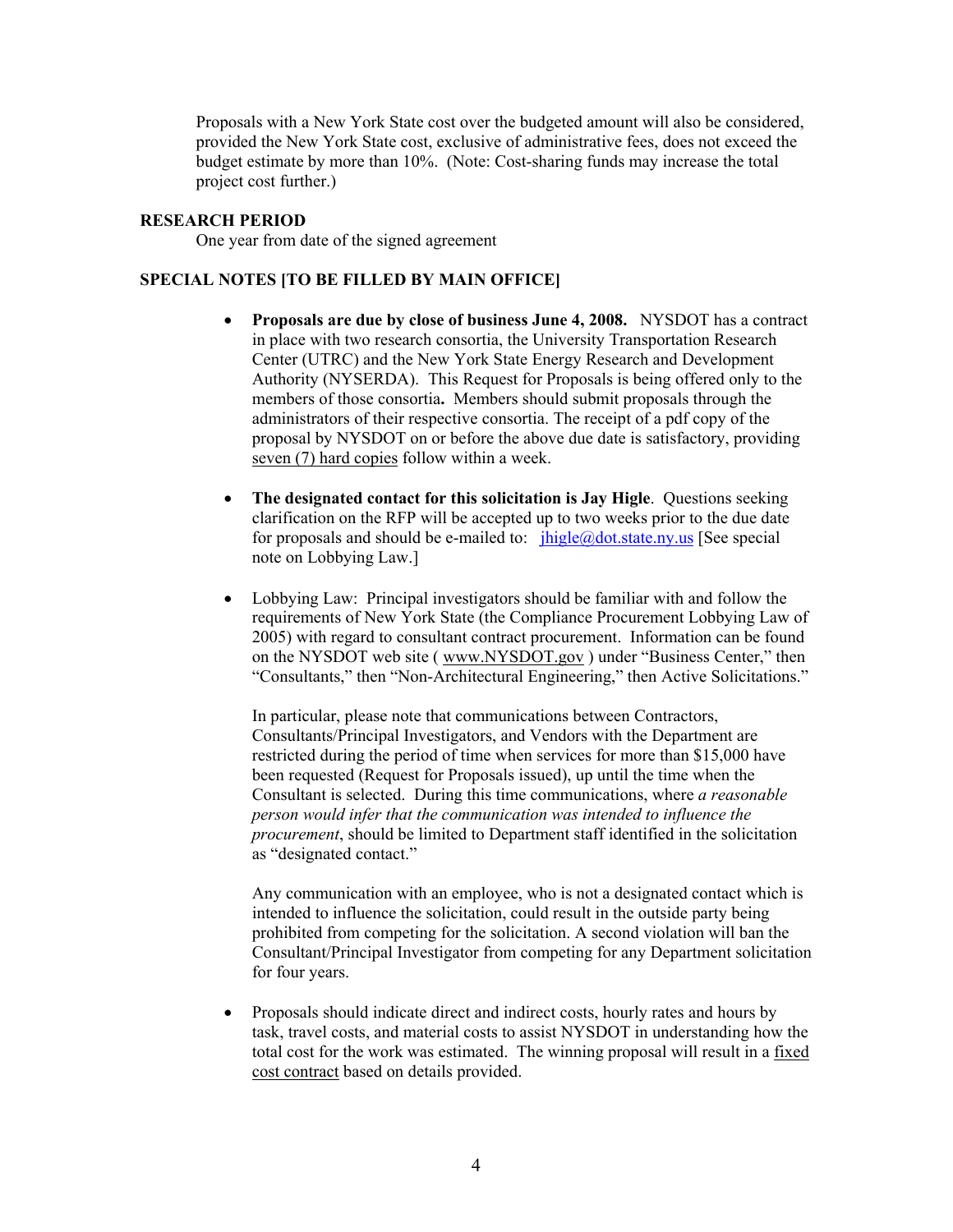- Please provide a budget chart which shows for each task the deliverable and cost. Task headings in the Budget Chart are to match the scope task headings.
- Please include a Gantt Chart, showing the duration (start to finish) for each task in terms of months (i.e. Month 1, Month 2, etc) since the actual start date is an estimate.
- If the proposal involves a joint venture or sub-consultants, it must be clear as to how tasks will be distributed or shared in the scope of work.
- Proposals, where the New York State costs total more than 10% over the budgeted cost, will not be considered for selection. If a potential principal investigator believes the research cannot be reasonably conducted without an increase in the budget, they should write to:

 Paul Hoole, Director Research and Policy Studies Section, 6th Floor New York State Department of Transportation 50 Wolf Road Albany, NY 12232

If a sufficient number of potential principal investigators indicated in writing that they believe the research cannot be reasonably conducted within the funding constraints specified and there are only a limited number of proposals submitted within the funding constraints, New York State reserves the option of not proceeding with the work or revising the budget estimate and issuing a new Request for Proposals.

• The final report on the research will be expected to contain as a minimum the information described in Attachment A, *Requirements for the Final Report*.

# **CRITERIA FOR SELECTION**

## **Expertise / Understanding / Approach (**Weight: 50%)

Expertise: What is the extent of the relevant experience of the Principal Investigator? What is the extent of the relevant experience of others who will be involved in the research?

Understanding of the Problem: Does the proposal reflect an understanding of the problem and its relevance to New York State? Does the proposal reflect an understanding of existing data and the current state of knowledge in New York State?

Approach: Is the proposed approach clear, especially in how it will build upon and enhance the state of knowledge in New York State? Will it yield the deliverables called for in the RFP? Does the approach show insight that will lead to results that will sufficiently assist New York State in addressing the problem? Is the proposed approach practical given the schedule and total budget? Will the proposed research draw upon all critical sources of pertinent information?

#### **Investigators Previous Experience with Similar Projects** (Weight 30%)

Successful completion of previous projects by the Investigator(s) will be considered.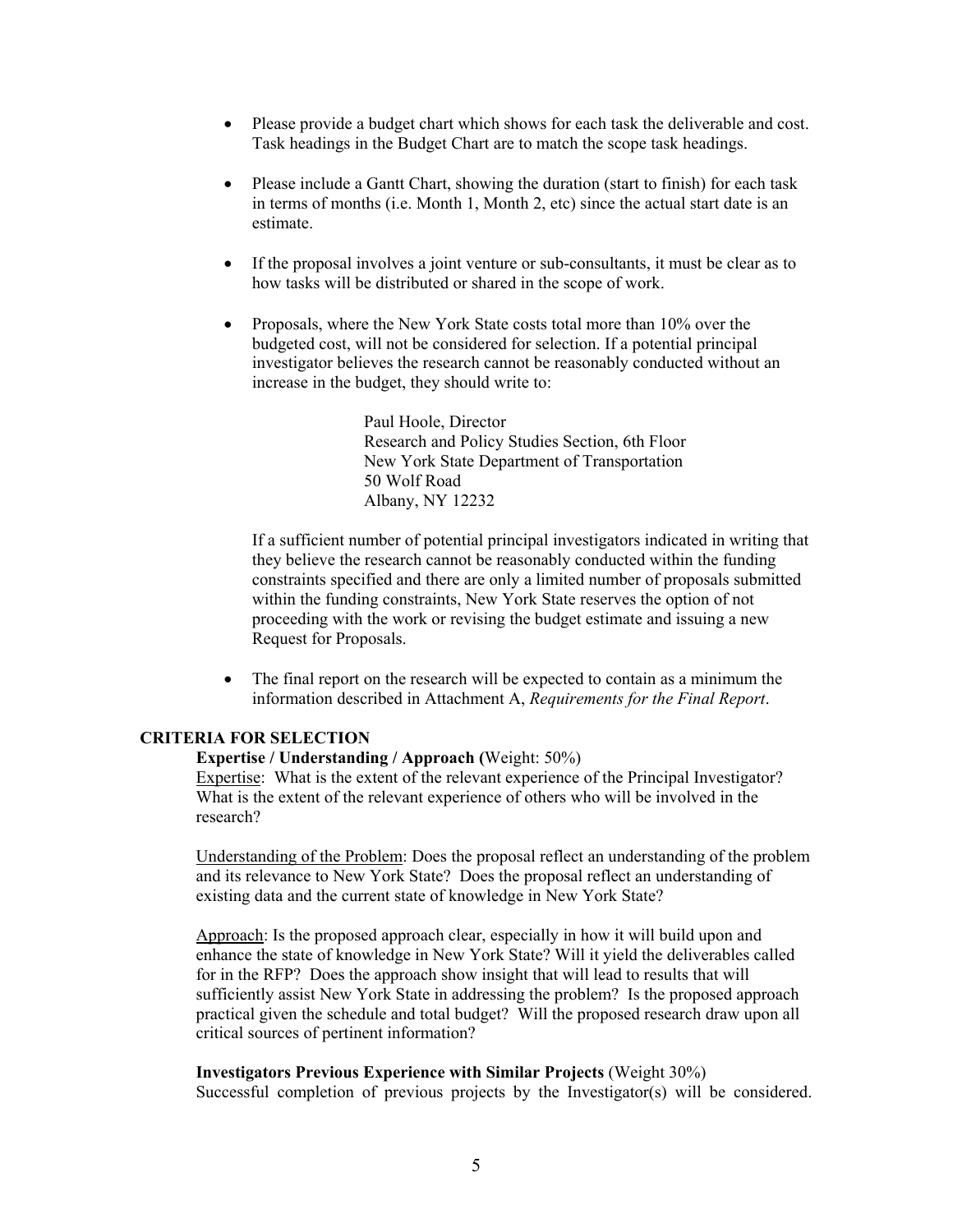These projects should be in the area of expertise required for successful completion of this project, such as bridge inspection, structural engineering, and seismic engineering.

# **Cost to New York State** (Weight 20%)

The lower the New York State cost, the greater consideration a proposal will receive.